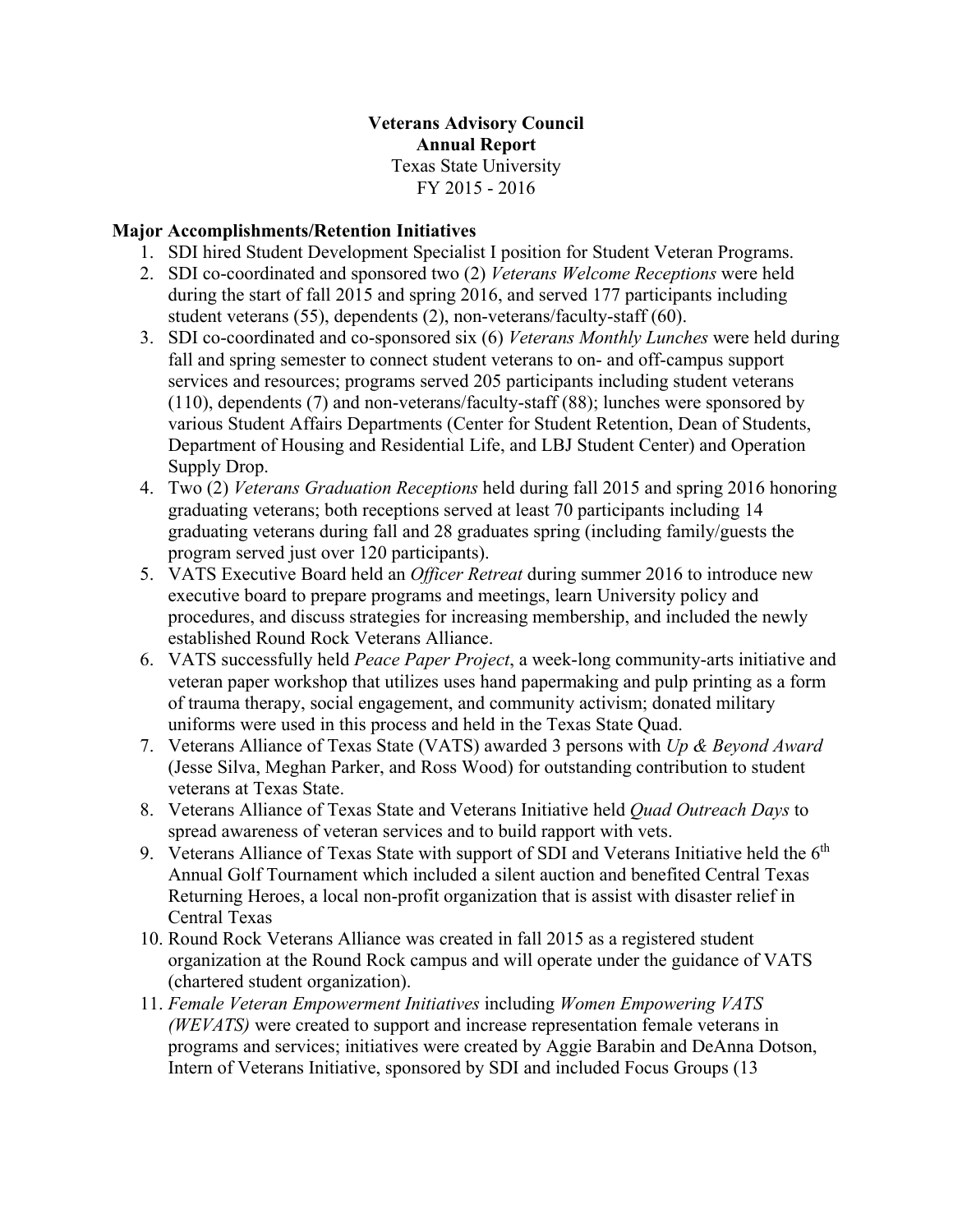participants), Coffee & Conversations (6 participants) and Low Ropes Challenge at Campus Rec (5 female veteran participants).

- 12. SDI, Veterans Initiative and University Marketing created a Texas State brochure, "*Serving Student Veterans*," that provides overview and contact information for various veteran-specific programs or key departments at Texas State and that benefit student veterans; 750 brochures were printed.
- 13. Two (2) *Transition from Service to School: Helping Student Veterans Succeed at Texas State* were facilitated through the Office of Professional Development to 29 faculty/staff during fall 2015 and 20 faculty/staff during spring 2016; 42 new veteran friendly staff spaces were created.
- 14. Veterans Initiative hired 2 interns for fall 2015, 5 for spring 2016 (4 BSW students and 1 MSW), and 2 for summer 2016
- 15. Veterans Initiatives continues to outreach to student veterans with low GPA that included 76 contact in fall 2015, 490 in Spring 2016, and 97 in Summer 2016. Contacts were made via email, texts, face-to-face and follow up meetings. Referrals to appropriate services were made upon establishing contact.
- 16. Veterans Initiatives updated *Veterans Resources List* that consists of contact information for on- and off-campus support services for student veterans.
- 17. Veterans Initiative created *Veteran Welcome Folders* for new and transfer student veterans that included information about support services and programs
- 18. Veterans Initiative attended and represented Texas State at various conference, panels and networks including the Texas Veterans Commission at Texas A&M Central Campus and another at TAMU-College Station; UT-Military Social Work Conference; an Education Panel including students from UT, University of Houston and TAMU; Texas State's Office of Disability Services' *Student Veteran Panel Lunch & Learn*; and *Chalkboard Campus* a program for children about party politics
- 19. Veterans Initiative including Dr. Chavkin and 2 former interns published an article in the "Professional Development: The International Journal of Continuing Social Work Education"
- 20. Veterans Initiative assisted and attended support programs for student veterans including *Project Healing Waters Fly Fishing*, *Operation Scuba*, *Underwater Archeology*, *SUP Paddleboard Yoga & Kayaking, Rescues 4 Warriors*. They also held a program called *VET Rec* at the San Marcos river which featured all these programs in one day.
- 21. Veterans Initiative interns held a screening and discussion for PBS Documentary *"Debt of Honor"* which highlights the experiences of veterans with disabilities.
- 22. Veterans Initiative intern (Mike Hart) assisted in the further development of the *Veterans Guiding Veterans* Program that helps student veterans with mentoring and transitioning to Texas State
- 23. Veterans Initiative received *Veterans Friendly Office Award* in Spring 2016
- 24. Veterans Advisory Council assisted in the hosting of *Texas Army National Guard Summer Program* which had 16 families participate who received information on preparing for college (admissions, financial aid, college life), Hazelwood Act, GI Benefits, and showcased Texas State as the featured site.

#### **Progress of 2012-2017 Administrative Support Plan**

• Goal 1: Support the recruitment of high quality/diverse veteran students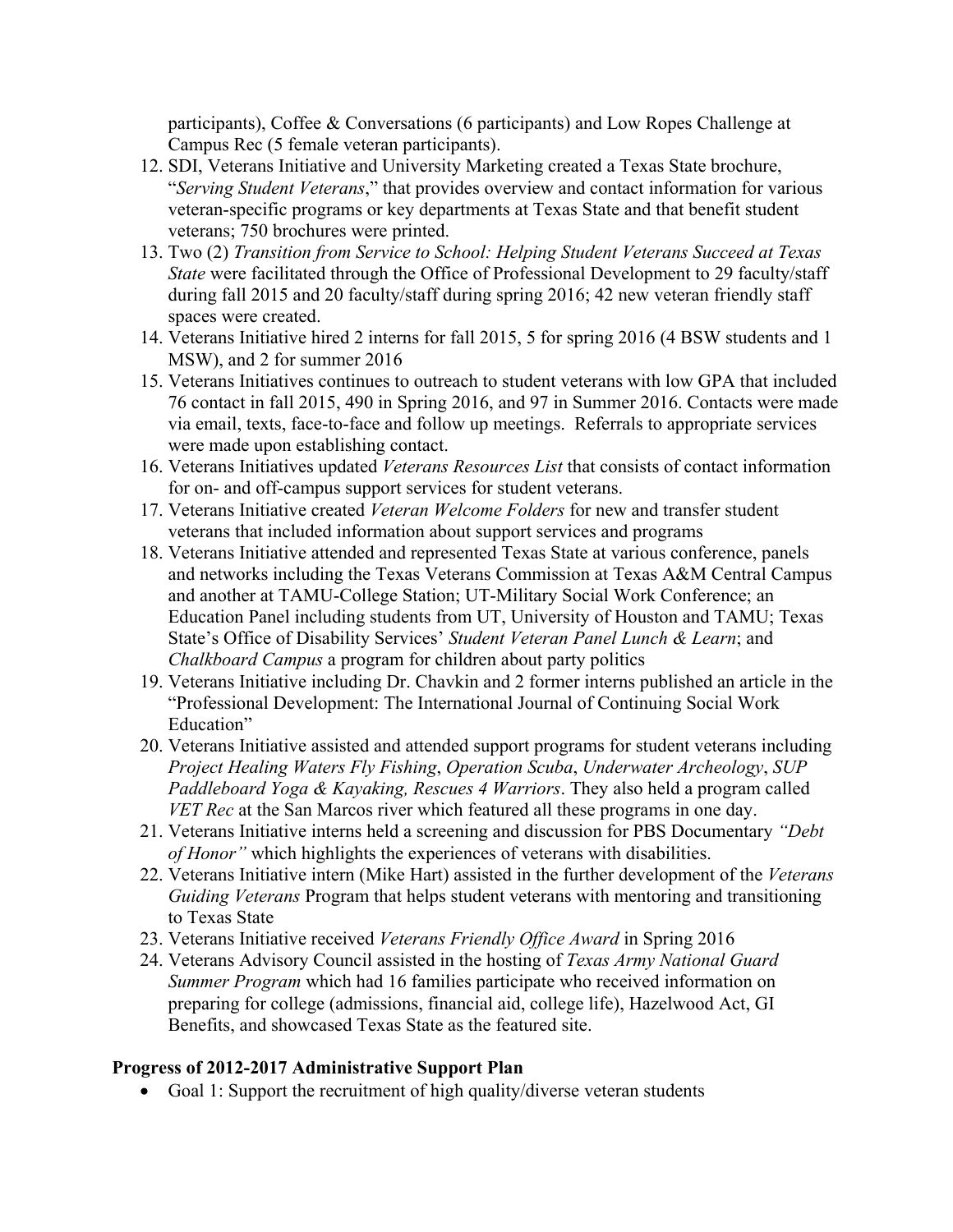- o Objective 1: Highlight and showcase veteran graduation and success stories (On-going)
- o Objective 2: Identify and maximize recruitment opportunities (Completed/Ongoing)
- o Objective 3: Identify issues and concerns student veterans have with the application and orientation processes (Completed/Remove)
- Goal 2: Facilitate/improve veterans' transition into/through college.
	- o Objective 1: Identify transition needs of incoming student veterans (Completed/On-going)
	- o Objective 2: Highlight, promote, and disseminate information about resources and services available on campus to student veterans (Completed/On-going)
- Goal 3: Promote/increase veteran student retention success.
	- o Objective 1: Identify existing areas of service for student veterans (Completed/On-Going)
	- o Objective 2: Serve as an advocacy group for student veterans within the campus community and to the administration (Completed/On-going)
	- o Objective 3: Identify areas of concern for student veterans currently enrolled  $[i.e. support, academic, financial, family] - (Completed/On-going)$
	- o Objective 4: Identify and promote inter-agency and community connection/services (partnerships) for student veterans and family members (Ongoing/Revised/Addition)
	- o Objective 5: Promote training opportunities for the campus community on how to support student veterans (Completed/On-going)
	- o Objective 6: Create and promote student veteran leadership, employment and development opportunities (On-going/Revised)
- Goal 4
	- o Objective 1: Continuous assessment process to support development of programs and advocacy for student veterans (Completed/On-going)

#### **Assessments**

**Assessment:** Transition from Service to School Evaluation **Administered:** fall 2015/spring 2016

**Findings**: Data was collected from 51 of 53 faculty and staff across all University divisions and who completed evaluations as part of the training during fall and spring semesters. 82.4% of participants rated the training as excellent for meeting its objectives (who are our student veterans, their experiences and services at Texas State). 84% of participants indicated excellent as their overall impression of the workshop. 91.4% of participants rated the presenters as excellent. Findings indicated that the training met its objectives by successfully improving faculty/staff participants' awareness and knowledge of student veterans at Texas State, student veterans' needs and the various veteran-specific and support services available at Texas State. **Improvements**: Based on data collected from the Office of Professional Development's posttraining evaluation, training facilitators will: 1) assist Professional Development in the promotion of training to increase number of participants; 2) train VAC Committee Members to offer training at Round Rock Campus and substitute existing presenters in event of scheduling conflicts; 3) review content, language and information during summer of 2016 to ensure it is up to date; and 4) increase number of completed evaluations and contracts upon completion of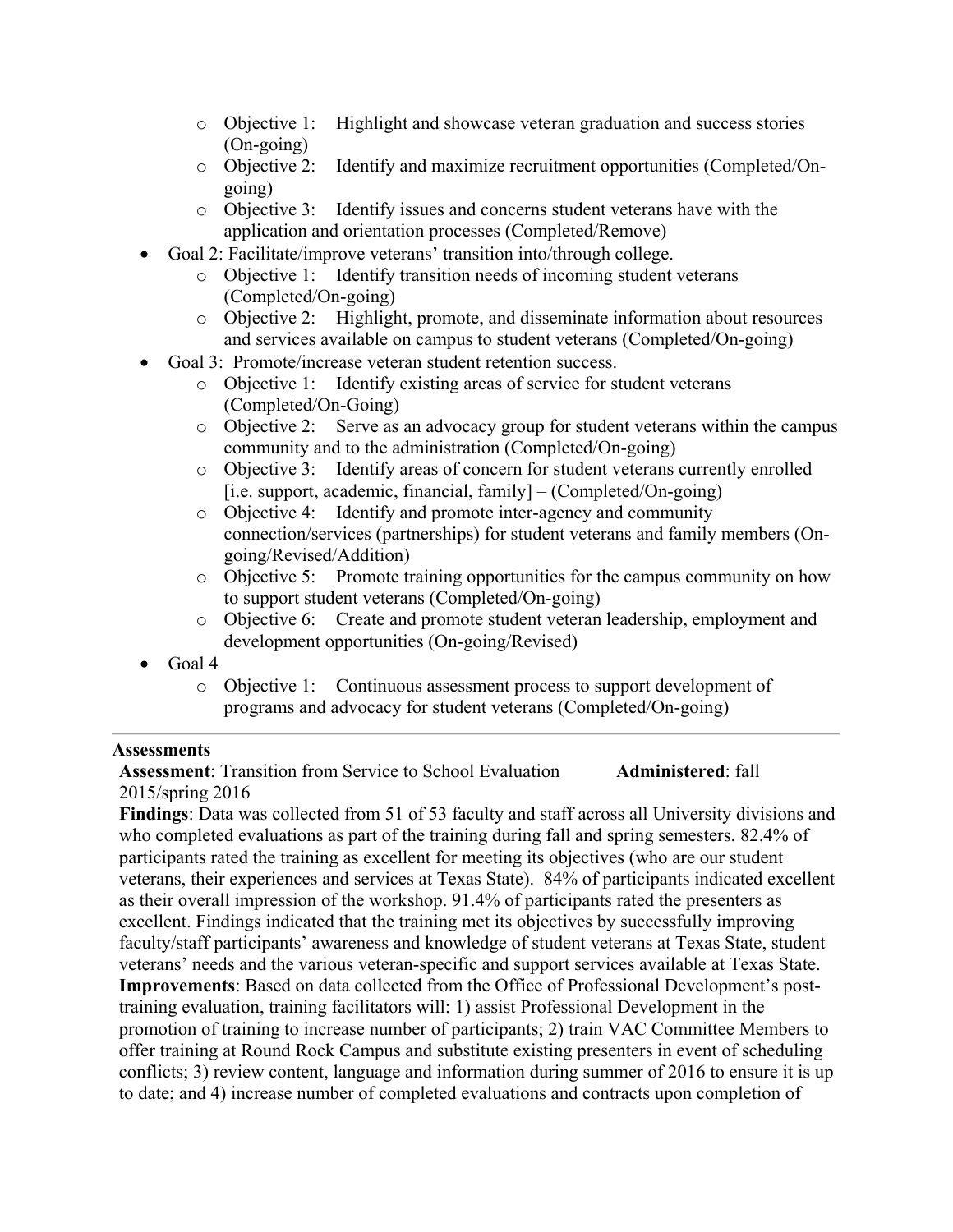training. Co-facilitators will meet and review training during summer of 2016 and changes to be implemented in fall 2016.

**Assessment**: Veteran Monthly Lunch Evaluation **Administered**: FY 2016 **Findings**: Data was collected using post-event evaluations from six (6) *Veterans Monthly Lunches* held during FY 2016 and that served 205 participants. 110 evaluations were completed and collected. Participants reported being "very satisfied and satisfied" with overall experience (96.3%), food (92.8%), location (94.5%), and marketing (92.7%). Participants also indicated they benefited from meeting with VATS student organization (83.6%), faculty/staff (85.5%), TXST departments/offices (86.4%), and off-campus organizations (71.8%). The findings strongly indicate that participants are highly satisfied with the information and connection gained from attending an informal lunch setting.

**Improvements:** Based on results obtain through the post-event evaluation, SDI will: 1) continue to co-coordinate and co-sponsor program with support of various offices, departments and services that support veterans; 2) increase marketing promotion to increase number of student veteran participants; 3) provide a variety of meals as recommended in qualitative data; 4) maintain the number of monthly lunches offered and on alternating days; 5) seek and provide opportunity for Veterans Friendly Offices to sponsor lunch; 6) increase number of evaluations by encouraging participants to complete before departing; and 7) continue to seek more off-campus organizations to attend. SDI will review all changes with coordinating partners during summer 2016 and implement in fall 2016.

**Assessment:** Veteran Welcome Reception Evaluation **Administered:** Fall 2015 **Finding:** Data was collected using post-event evaluations from the fall 2015 *Veterans Welcome Reception* and that served 66 participants. 27 participants completed evaluations as part of the program. Participants reported being "very satisfied and satisfied" with overall experience (96.3%), food (96.3%), location (96.3%), and marketing (92.6%). Participants also indicated they benefited from meeting with VATS student organization (92.6%), faculty/staff (92.6%), TXST departments/offices (100.0%), Alkek's student Veteran Books and Resources (88.9%) and off-campus organizations (81.5%). The findings strongly demonstrate that student veterans have high satisfaction with accessibility of information, resources, representatives that serve their needs.

**Improvement:** Based on the finds gained via the post-event evaluation, SDI will: 1) continue to co-coordinate and sponsor the program with support of various offices, departments and services that support veterans at the start of each semester; 2) host the program in a smaller room fit for size of audience; 3) increase marketing and promotions; 4) collect completed evaluations to ensure a more thorough assessment, and 4) seek additional off-campus organizations to share information and resources. SDI will review program changes during summer of 2016 and implement in fall 2016.

#### **Presentation presented by Department Staff**

1. Transitioning from Service to School: Supporting Student Veterans at Texas State (fall 2015 and spring 2016) – Meghan Parker (Assistant Director, Student Learning Assistance Center), Blanca Sanchez-Navarro (Supervising Counselor, Counseling Center), Dr. Katherine Selber (Professor, School of Social Work), Jesse Silva